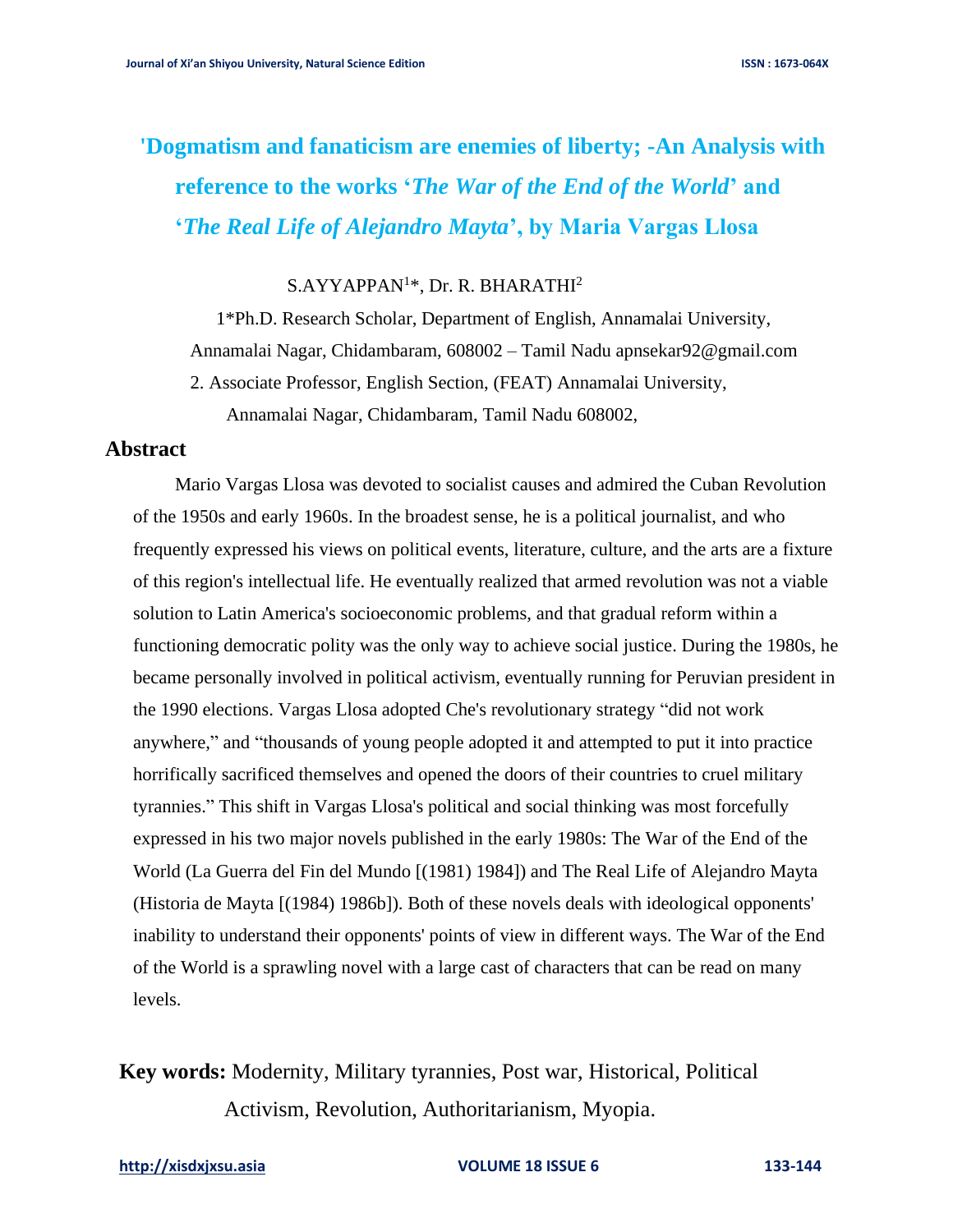# **Introduction**

Mario Vargas Llosa, one of the best living novelists globally, was recently given the 2010 Nobel Prize in Literature. This is the latest among many prestigious awards and prizes that recognize his long and successful writing career. However, he is more than just a great novelist in the Spanish-speaking world. He is a public intellectual in the fullest meaning of the term, and his regularly expressed opinions on political events, literature, culture, and the arts are a fixture of this region's intellectual life. His writing is always witty and sophisticated. Furthermore, In a specific point of view, it is considered as a classical liberal. Indeed, he is undoubtedly the most prominent expositor of this point of view writing in Spanish today.

### **The Young Writer as a Left-Winger**

It wasn't always like this. Indeed, given his current prominence as a spokesman for classical liberalism, it is easy to forget that Vargas Llosa was a typical "man of the left" when he was young. Like most intellectuals of the 1950s and early 1960s, he was deeply committed to leftwing causes and admired the Cuban Revolution. This ideological stance was partly influenced by the prevailing intellectual climate at the time, particularly in France, where he spent his formative years as a struggling young writer. A strong dislike of authority was also a factor because authoritarianism in Latin America is often linked to right-wing regimes.

However, he eventually realized that the armed revolution was not a viable option for improving social conditions in Latin America and that gradual reform within a functioning democratic polity was the only way to achieve social justice. Because of this, he became more and more interested in the things that make a democratic society work well.

It was not a purely intellectual or academic interest. During the 1980s, he became personally involved in political activism, eventually running for Peruvian president in the 1990 elections. Alberto Fujimori defeated him and later imposed one of the most brutal and corrupts dictatorships in the country's history. However, Peru's loss was the world's gain because, due to this experience, Vargas Llosa essentially withdrew from active political militancy, and his literary output has continued unabated since then. He has written a steady stream of books and essays. His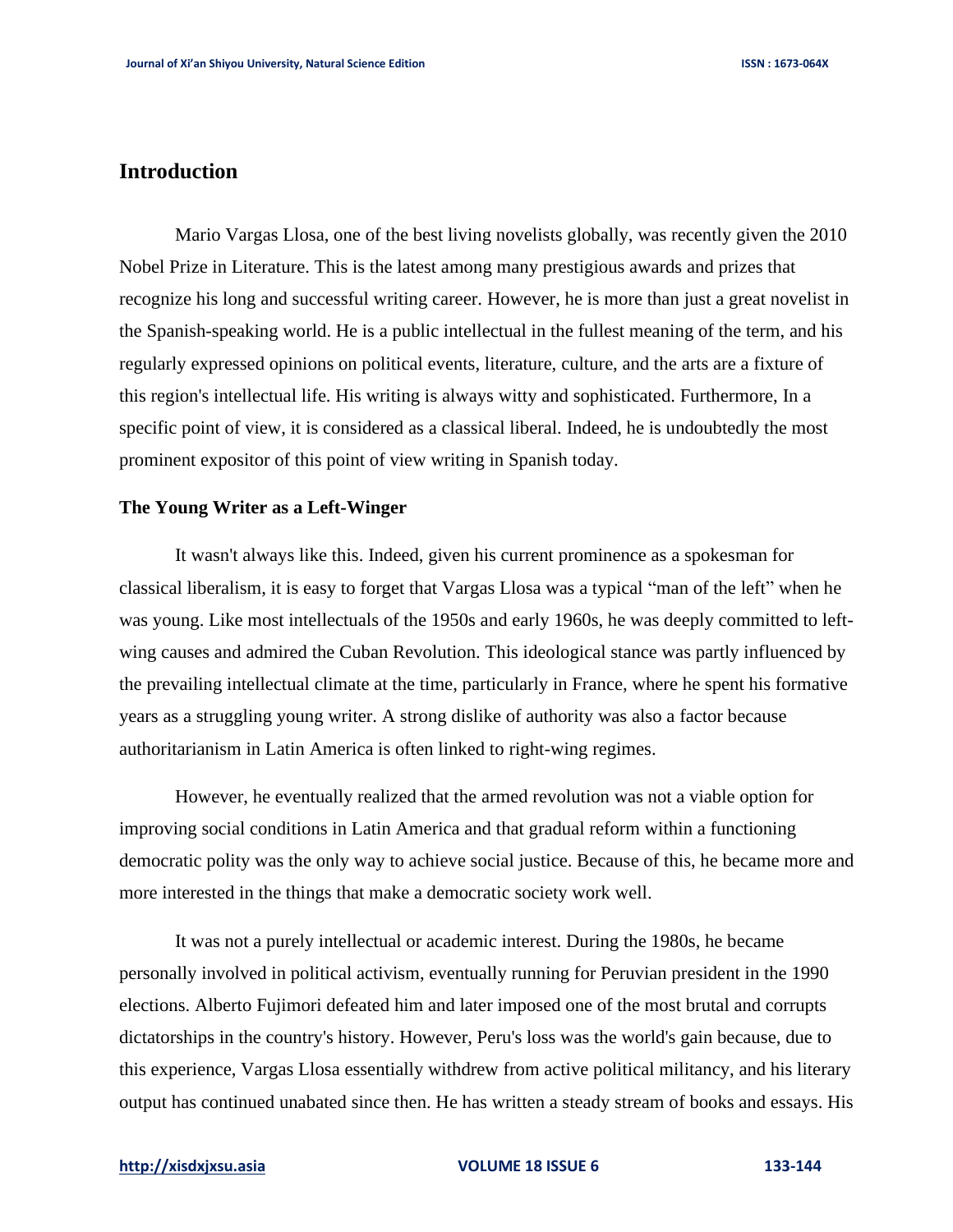list of works includes a remarkable political memoir (Vargas Llosa, 1993) that describes the ups and downs of his political campaign in painstaking detail.

The gap between his early beliefs and his current convictions is exemplified by two opposing assessments of a "canonical" text of the revolutionary left, Che Guevara's "Diary": "If the Latin American revolution proceeds in the manner proposed by Che, following the stages that he envisioned, the Diary will be an extraordinary document, a historical account of the continent's most difficult and heroic moment," he wrote in 1968. Even if the revolution fails, the diary will live on as a testament to the most generous and daring individual adventure ever attempted in Latin America "(reprinted in Vargas Llosa 1986a, 214, my translation). That was back then. After twenty-five years, Vargas Llosa concluded that Che's revolutionary strategy "did not work anywhere" and that "thousands of young people who adopted it and attempted to put it into practice [ended up] tragically sacrificing themselves and opening the doors of their countries to cruel military tyrannies." Instead of providing solutions, Che's ideas and example "contributed more than anything to undermine the democratic culture and to establish in Third World universities, trade unions, and political parties contempt for elections, pluralism, formal liberties, tolerance, and human rights as incompatible with authentic social justice." This has delayed Latin America's political development by at least two decades "(1996, 295).

### **Meeting Latin American Reality**

Vargas Llosa's narrative work most aggressively expressed this shift in his political and social thought in two major novels written in the early 1980s: The War of the End of the World (La Guerra del Fin del Mundo [(1981) 1984]) and The Real Life of Alejandro Mayta (Historia de Mayta [(1984) 1986b]). Both of these novels deal, in different ways, with myopia that causes ideological opponents to be unable to understand their opponents' points of view. As Vargas Llosa explained later (in a comment on Mayta), he started to realize that all ideologies are lies that make problems worse instead of helping to solve them:

> Many young people, many intellectuals, many avant-garde politicians were using ideology, were using these political ideas that presumed to describereality . . . and were, in fact, adding to reality a purely imaginary world. It seemed to me strange that this fiction . . . was a major source of violence and brutality in Latin America; that these sometimes elaborate and com-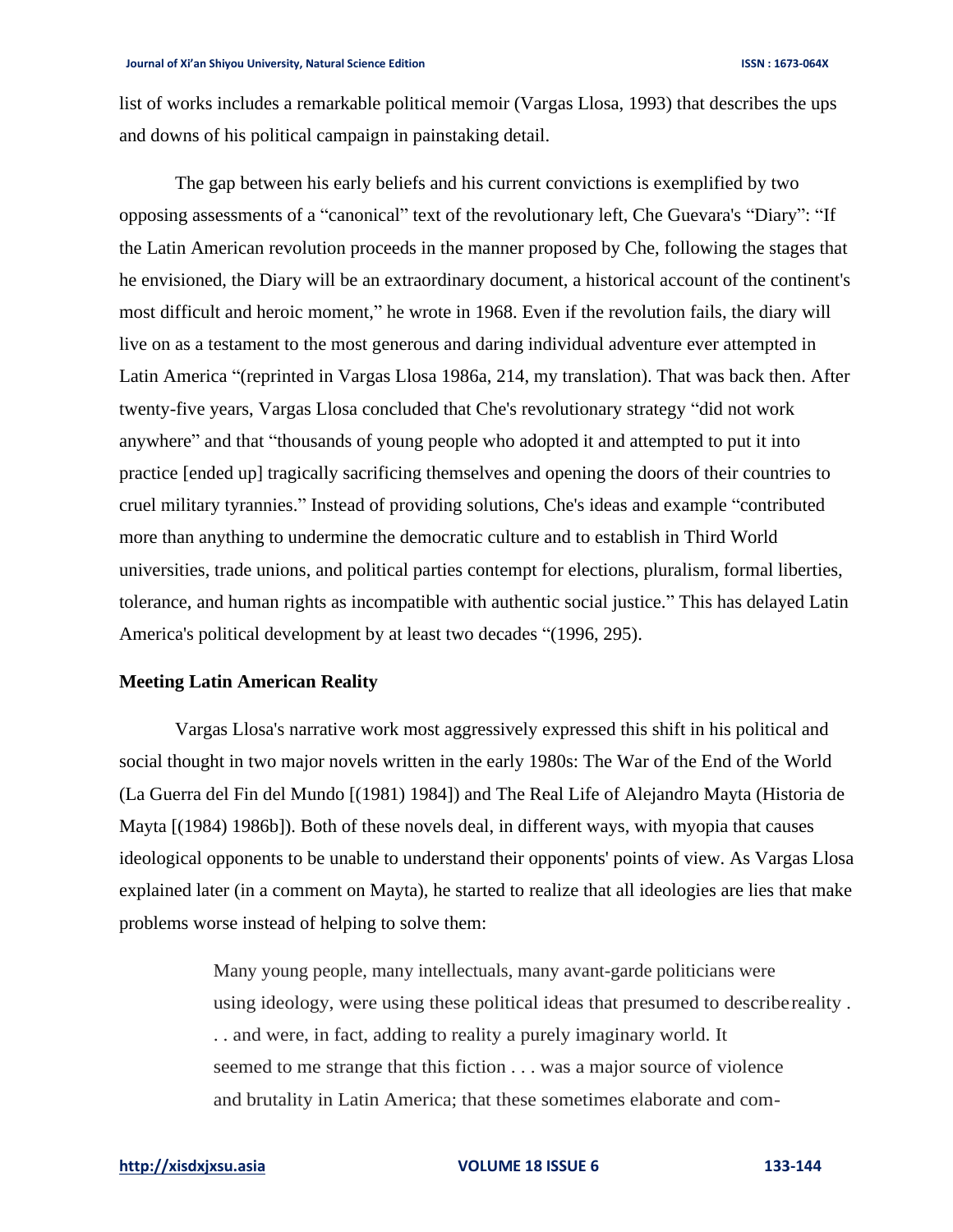plex ideological constructions in which one society was described and then another ideal society was also described as a goal to be reached through revolution . . . were, in fact, a mechanism that was destroying our societies and creating major obstacles to real progress. (1991, 149–50)

Before The War of the End of the World, Vargas Llosa's fictional works were set in Peru, his native country. He frequently stated that he was unable to write about any other location. He now proved everyone wrong by writing what many consider his greatest work of fiction, a book he has described as "the author's favorite of his novels" (1991, 123). It is the story of a real event, a peasant uprising in northeastern Brazil during the late nineteenth century, led by a charismatic prophet known as Antonio Conselheiro (the Counselor), who began his career as a wandering preacher in the arid and drought-stricken province of Bah'a, repairing churches, tending cemeteries, and teaching his distinctive version of Catholic fundamentalism. Political changes in Brazil's far-flung power centers, like the end of the monarchy and the start of a republic in 1889, would have far-reaching effects on the people who lived in the backcountry, causing horror and disaster on a scale that is hard to imagine.

The clash of two opposing worldviews initiated the tragedy: Conselheiro and his traditionalist followers felt threatened by the onslaught of modernizing reforms enacted by the progressive elites who now ruled the new republic. The republic had, among other things, separated church and state and instituted civil marriage "as if a sacrament created by God were not enough" ([1981] 1984, 20). It also proposed a census and introduced a new and alien set of weights and measures (the metric system). The latter measure was the final straw, according to the Conselheiro, because it was designed to allow the government to identify freedmen to re-chain them. "The Antichrist is abroad in the world; his name is Republic," he could only conclude (22). Rebellion in the name of legitimate authority (the monarchy) was thus justified, and the Conselheiro's supporters proceeded to burn the government's mandates, refused to pay taxes, and gathered at the former plantation of Canudos to prepare for the government's assault. The insurgents successfully repelled three military expeditions sent to put them down. The uprising was eventually put down, but only after a fourth expedition armed with heavy artillery besieged Canudos for two months. Thousands of people were slaughtered.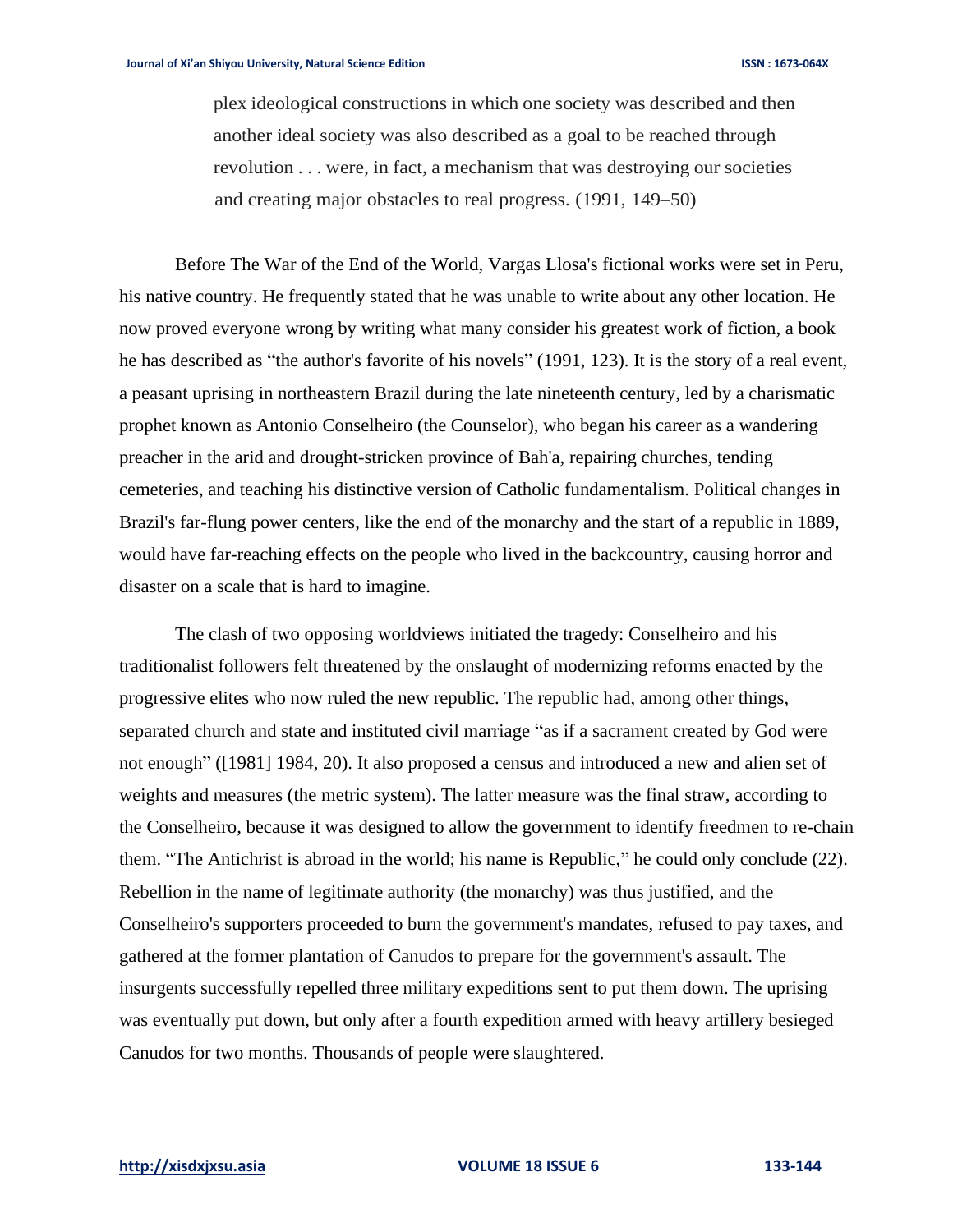The treatment of this story by Vargas Llosa is a fictionalization of a famous account of the rebellion written by Euclides da Cunha (1992–1944), a journalist who accompanied the fourth and final expedition. According to Vargas Llosa's interpretation of these events, their significance for our time lies in demonstrating the destructive power of fanaticism. The Conselheiro, who sees a vast conspiracy to eliminate the last remnant of true believers in the Blessed Jesus, is a fanatic. But so are his main opponents, most notably the commander of the third expedition, Colonel Moreira Ceasar, who believes the peasant uprising is a ruse and part of a larger plot to restore the monarchy by reactionary landlords and British agents. As he tells the conservative landlord, Baron de Can Abrava, "objectively, these people [the Canudos peasants] are the instruments of those who, like yourself, have accepted the Republic to betray it" (217).

Because they [Brazil's progressive intellectuals] couldn't understand what was going on," Vargas Llosa later explained, "They did what all intellectuals do when they don't understand something: they invented a theory." The monarchists were the true perpetrators of the rebellion. And England was also to blame because it was the republic's "natural foe" (1991, 128). "What fascinated me about the Canudos phenomenon was how these ideologies, which were completely immune to direct experience, managed to blind those two parts of Brazilian society and bring them to the point of murdering each other in this way?" "I was fascinated by this because it was a phenomenon that we were experiencing in Latin America at the time, those unbridgeable divisions between social groups caused mostly by ideological and political fictions."

The addition of Galileo Gall, an expatriate European radical who seeks to make common cause with the rebels, adds a third foreign element to Vargas Llosa's deadly brew of confusion and misunderstanding in The War of the End of the World. He despises religion as a modern free thinker. Still, he sees rebellion as a pro-revolutionary force that should be encouraged and, if possible, guided: "Those poor devils represent the most worthwhile thing there is on this earth, suffering that rises in rebellion" (249). Gall considers him a scientist, but he can't help but see events through the lens of his ideological preconceptions. In the novel, the character who plays da Cunha is an extremely nearsighted journalist who can only see through thick glasses. Jose

### **Miguel Oviedo observes,**

when the journalist arrives in Canudos and discovers the truth of the matter, so different from what he thought when he wrote his dispatches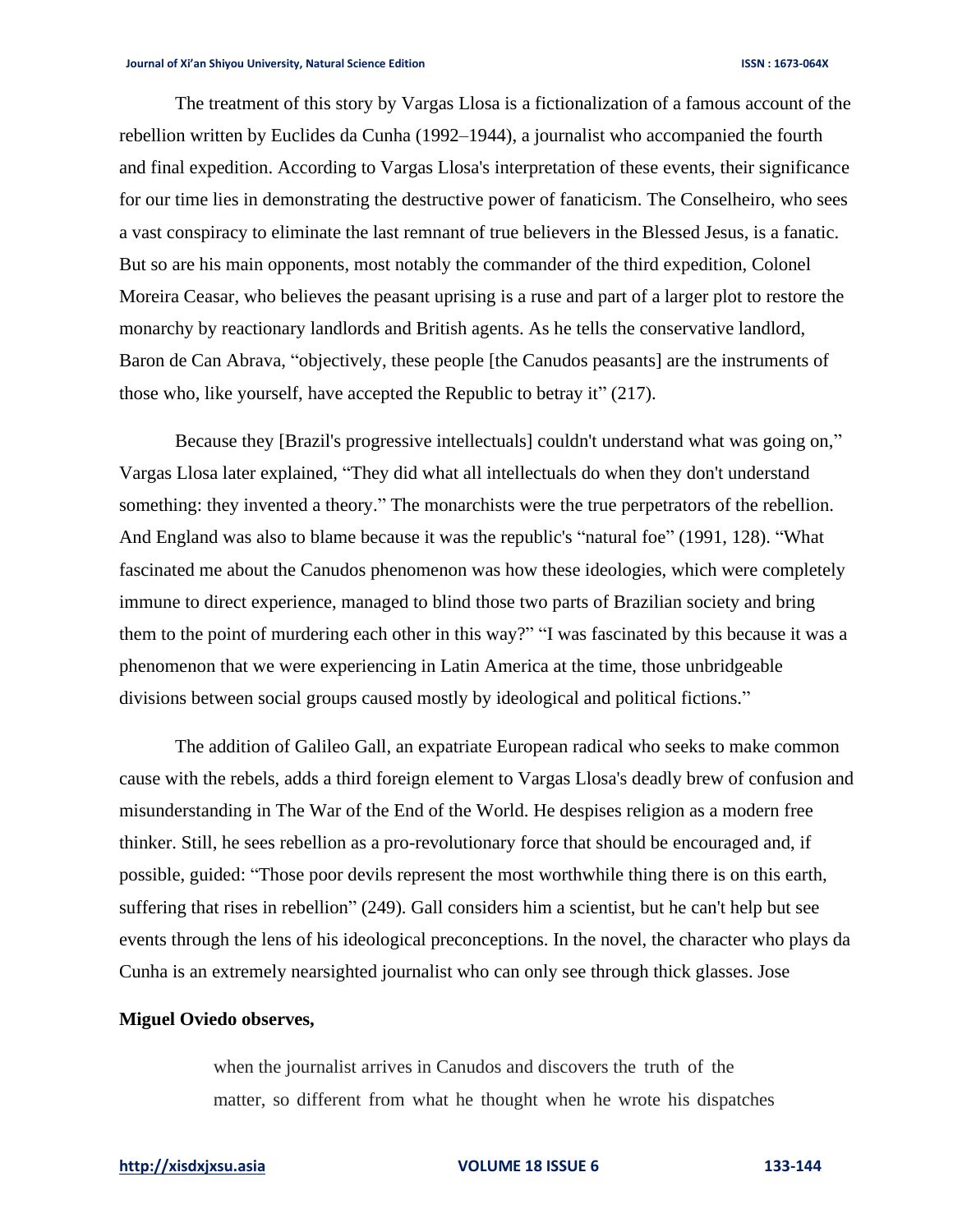from Bah´ıa, he is almost literally blind: his eyeglasses are shattered and he moves around groping among shadows . . . that is, he cannot *see* the physical reality that he alone appears to understand better than anyone. . . . [This depiction] serves to illustrate one of the novel's great themes: the inability to see without ideological lenses and understand reality as a chiaroscuro that defies our rational concepts. The drama of Canudos is the blindness of the human spirit, which refuses to accept that which does not fit into the mold of its convictions or prejudices, inventing [instead] a reality fit to measure. (1982, 650–51, my translation)

Although the issues involved in the Canudos war are long forgotten, Vargas Llosa's observations and intuitions about the distorting lenses of ideology are much more broadly relevant and applicable as anyone who looks at our post-9/11 world should see. There are a lot of similarities between Canudos' story and the rise of Islamic jihadism and the neoconservative response in the US.

The portrayal of Galileo Gall is aimed at today's progressive intelligentsia, and it reflects Vargas Llosa's gradual shift away from the left. Even more symptomatic of this transition is his portrayal of the novel's fourth major character, the aristocratic Baron de Can Abreva. Indeed, some critics argue that Vargas Llosa's treatment of the Baron shows that he has finally made peace with the Latin American elites. In any case, the Baron is, without a doubt, one of the few truly sympathetic characters in the entire story. He appears to be the only one at times.

The Baron felt a shiver down his spine; it was as if the world had taken leave of its reason and blind, irrational beliefs had taken over, "says the most rational and clear-headed person around (246). The Baron's key characteristics are flexibility and willingness to compromise, Which are always portrayed optimistically. In the face of the twin fanaticisms that engulfed his world, his pragmatism sounds like the voice of sweet reason: "We must make our peace," he tells an associate. "Let us not allow our Republic to become what so many other Latin American republics have become: a grotesque witches' sabbath of chaos, military uprisings, corruption, and demagogy" (349). He is not hopeful, however, and he realizes that the events he is witnessing are a foreboding of things to come:

"We're at war," Gall says, "and every weapon counts."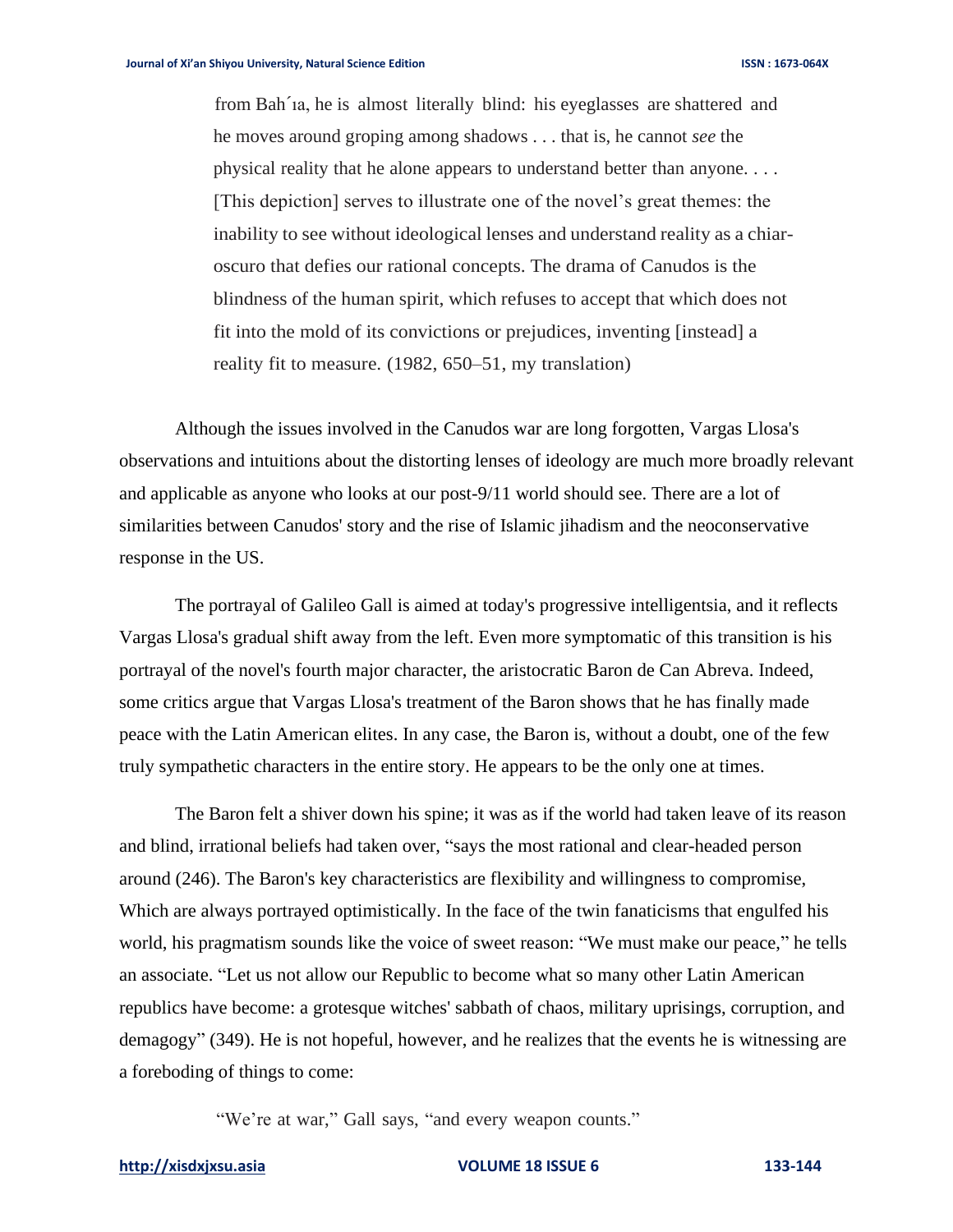"Every weapon counts," [the baron] repeated softly. "That is a precise definition of the times we're living in, of the twentieth century that will soon be upon us, Mr. Gall. I'm not surprised that those madmen think that the end of the world has come." (250)

The War of the End of the World is a large, multilayered novel with a large cast of characters that can be read on multiple levels. It can be read as a meditation on the clash of modernity and backwardness; after all, the protagonist is rebelling against the very concept of progress. However, it can also be read as a rejection of a false dichotomy that afflicted Latin America throughout the twentieth century: revolutionary violence versus military repression. Vargas Llosa believed that neither of these approaches would solve Latin America's problems. At a more fundamental level, the novel calls for tolerance and a rejection of all forms of fanaticism and dogmatic belief: "The Baron distinguished that tone of voice." He heard the tone of absolute certainty, those who are never shaken by doubts "(245).

Vargas Llosa had crossed the threshold of open society when this work was published served as his manifesto.

### **Making Peace with the Left: Historia de Mayta**

Mayta describes the tale of a failed insurrection in a small Peruvian highland town a year before the Cuban Revolution. It is also the story of the narrator's attempt to piece together the history of the insurgency and the background of its leader, Alejandro Mayta, is a romantic, if somewhat inefficient, middle-aged Trotskyite. It's also a chance to think about why the people involved did what they did from a distance of several decades and to show how subjective memory it is.

The narrator is a fictionalized version of Vargas Llosa, and he masterfully adapts the medium of fiction to tell a story about the making of a story. Although the story is structured as an investigation of real events, the investigation's purpose is to gather materials for a fictional version of those same events. The result is the book the reader is currently reading, which is clearly and explicitly a work of fiction. This setup, of course, means that we never know whether the Mayta we are reading about is the "real" Mayta or the "fictional" Mayta (even when we meet the "real" Alejandro Mayta near the end of the story). Malta is a literary tour de force, and as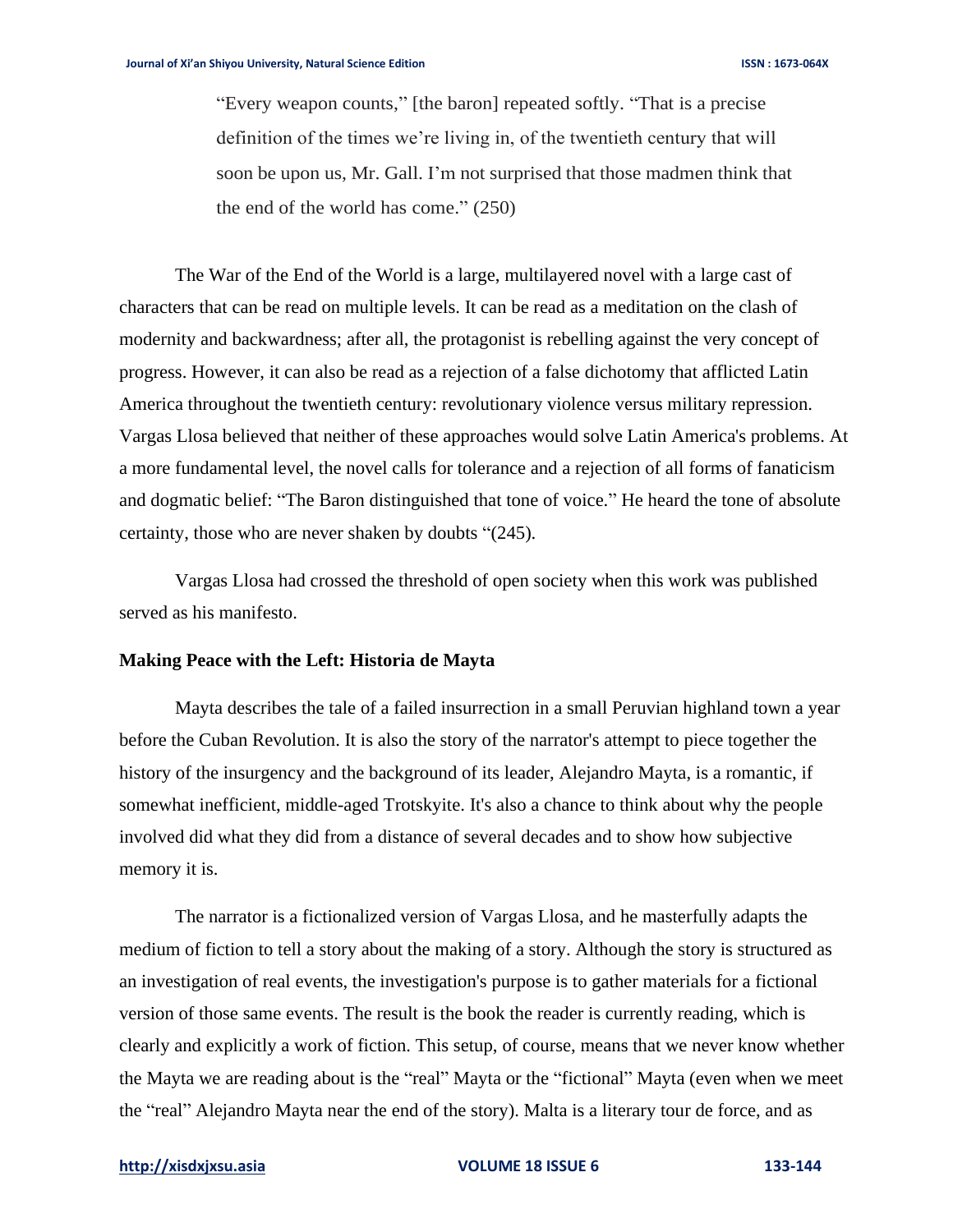such, it is worth reading as a study of the possibilities of narrative exploration. It is more than that, though, because it is also a vehicle for the author's (the "real" author's) views on society and the role of ideology.

Although the investigation takes place in Peru in the late 1950s, the narration starts in a dark and violent version of Peru in the early 1980s. Things were bad enough in Peru at the time: a debt crisis, raging inflation, and rogue terrorist groups detonating bombs and murdering at random. The novel's fictional Peru is, if anything, in even worse shape, as the narrator makes abundantly clear. The novel begins and ends with images of Lima, the capital city, as a massive garbage dump: "The spectacle of misery was once limited exclusively to the slums, then it spread downtown, and now it is the common property of the entire city, even the most exclusive residential neighborhood" ([1984] 1986b, 4). People, I suppose, throw it out their windows, resigned to the fact that no city garbage truck will ever come to pick it up. In a nutshell, Peru is in big trouble. The question is what caused this dire situation?

Now we know that Vargas Llosa, had abandoned the old Marxist explanations by the time he wrote this novel. Mayta and his colleagues, despite their good intentions, were misled by a preliminary diagnosis of their country's ills. The novel depicts the 1950s leftist cliques as clueless and irrelevant but harmless enough, and the doctrinal squabbles in which Mayta engages as ridiculous but not particularly dangerous. When a member of a rival Marxist party mocks Mayta's splinter group as "twenty-odd Peruvian Trots," Mayta responds, "Actually, there are only seven of us" (152).

Nonetheless, as the story progresses, it is established that the underlying premise shared by all of these groups, the notion that revolutionary violence is the only solution to the country's problems, has been disastrous for Peru and Latin America in general. Mayta's attempted insurgency was a dismal failure. Still, by establishing a precedent for the use of violence, "it charted the process that has resulted in what we are all living through now" (59). Again "the message is that ideology is an illusion that ultimately leads to catastrophe" (Martin 1987, 224).

Vargas Llosa is open and honest about his sense of personal responsibility for the ideological delusions he once held. This personal apology can be seen, for example, in the following interview:

[*Raymond*] *Williams:* What about that young Peruvian intellectual I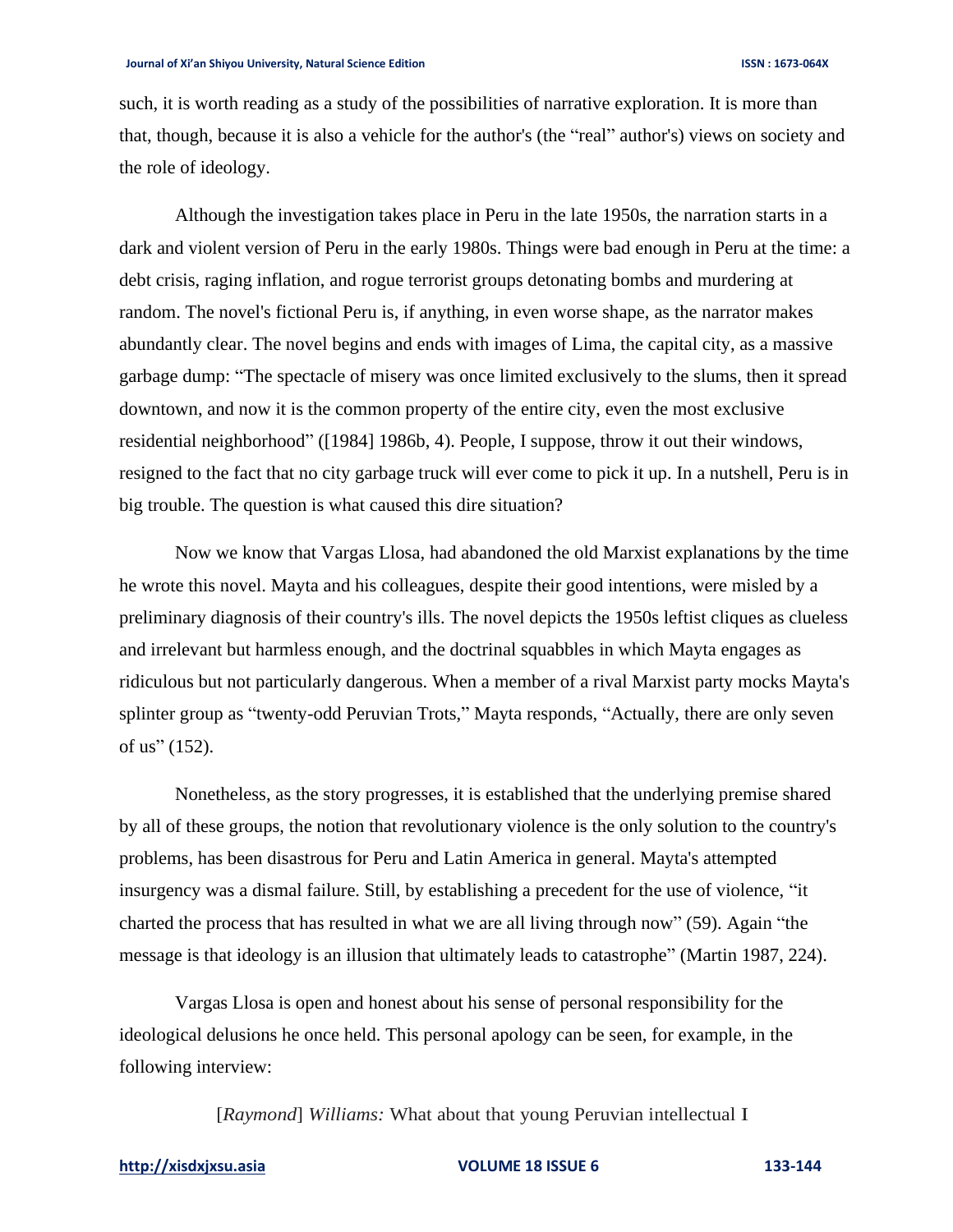remember from 1966, that Mario Vargas Llosa who publicly supported guerilla movements as the possibility of change for Peru? How do you see that Vargas Llosa now?

*Vargas Llosa:* Well, I was totally engulfed in this collective enthusiasm that the Cuban Revolution had aroused among us. That was really the situation. And yes, I clearly recognize my own responsibility. The problem is that in Peru at that time it was impossible to imagine that this concept of violence as vehicle for social change could lead twenty years later to a phenomenon such as Shining Path. This is abstract violence, blind terror. Consequently, if you still believe that violence is a solution, you must accept blind terror.There are intellectuals and artists in Peru who are supporting violence. (Williams 1987, 205)

### **The Knight of Errant Liberal Imagination**

Vargas Llosa credits much of his shift in perspective to the influence of Isaiah Berlin and Karl Popper, both of whom he began to read and study seriously in the late 1970s and early 1980s. One of the things he likes most about Berlin is that he doesn't believe people who say that they have the final answers to the world's problems.

> A constant in Western thought is the belief that one true answer exists for every human problem, and that once we find this answer, then all others must be rejected as mistaken. A complementary idea, as old as this one, is that most noble and inspiring ideas justice, freedom, peace, pleasure, and so on are compatible with one another. For Isaiah Berlin, these two beliefs are false, and many of the tragedies that have befallen humanity can be laid at their doorstep. From this skeptical base, Berlin produced a number of powerful and original arguments in favor of freedom of choice and ideological pluralism. (Vargas Llosa 2008, 139)

In the case of Popper, a famous analysis of him by Vargas Llosa begins with a strong statement: "Truth, for Karl Popper, is not discovered: it is invented" (2008, 160). Even allowing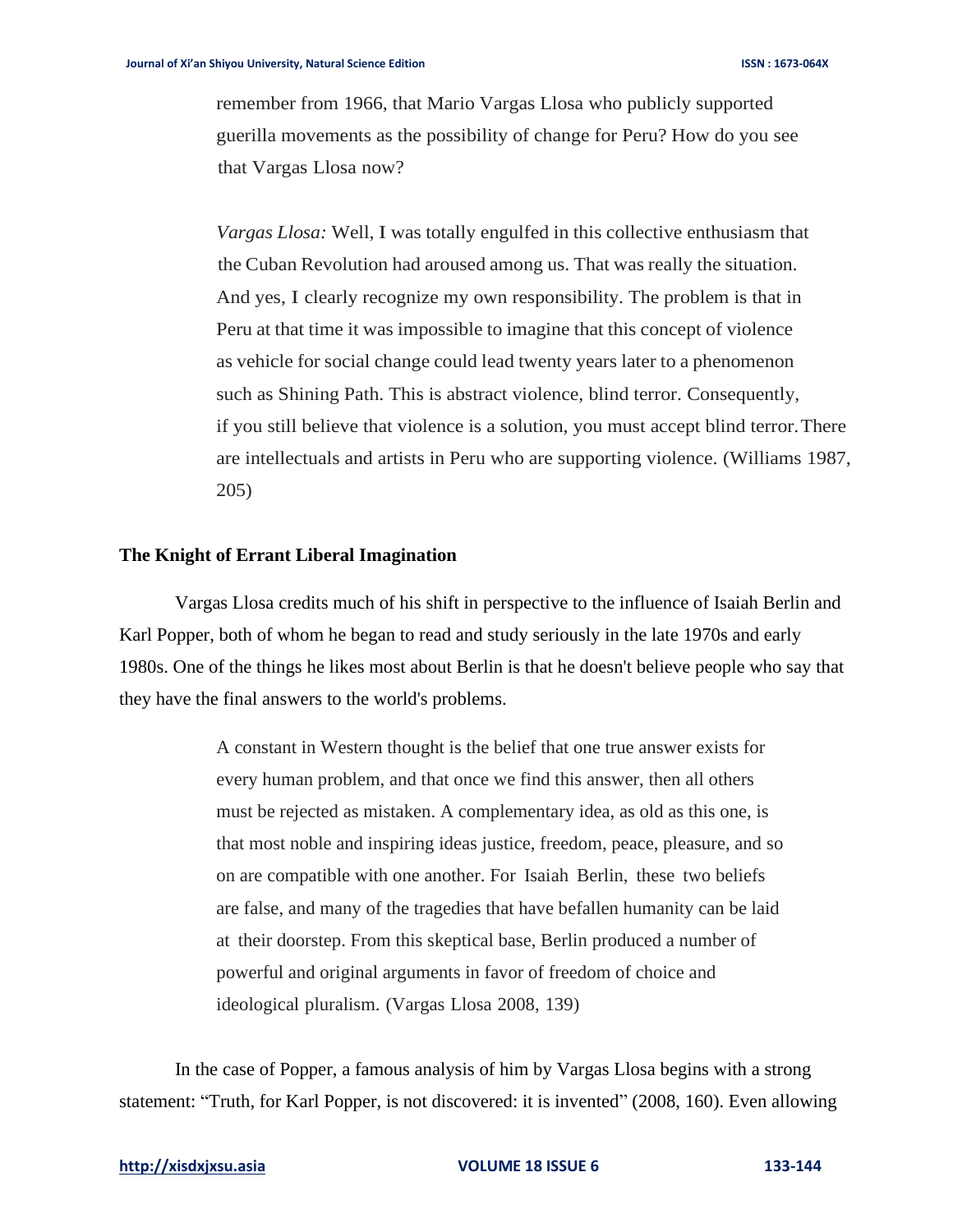for "poetic license," this statement appears to be an extreme formulation of what is, in fact, a very complex and nuanced theory, despite Vargas Llosa's usual elegance. This essay says that Popper is less interesting than what it says about Vargas Llosa. "Popper's theory of knowledge is the best philosophical justification for the ethical value that most identifies democratic culture: tolerance," writes Vargas Llosa. If there are no absolute and eternal truths and the only way for knowledge to grow is through making mistakes and fixing them, we should all realize that our truths might not be right and that what we think is our opponents' mistakes might be right.

# **Conclusion**

Thus, in Vargas Llosa's worldview, both Berlinean skepticism and Popperian uncertainty serve as antidotes to dogmatism and fanaticism, the two major enemies of liberty. The struggle against dogma and fundamentalism is a major theme in his literary work and an important component of every one of his intellectual and political commitments. As he stated recently in his Nobel lecture, Mario Vargas Llosa was dubbed "the errant knight of the liberal imagination" (Martin 1987). It's encouraging to know that the liberal tradition in Spanish letters is still alive and well. It's also heartening to know that the Swedish Academy has finally paid tribute to a true literary giant.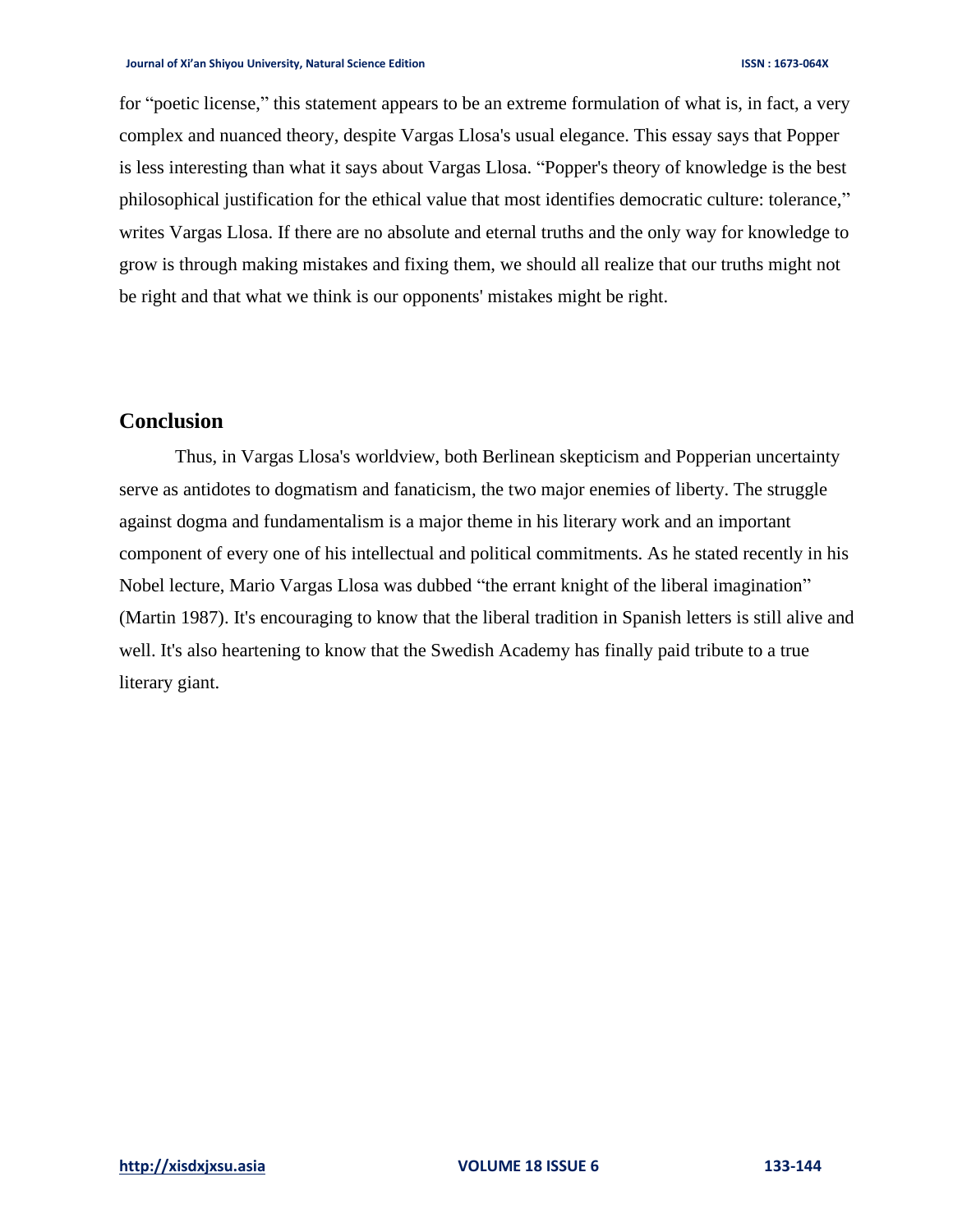# **References**

- 1. Guillermoprieto, Alma. 2001. The Bitter Education of Vargas Llosa. In *Looking for History:Dispatches from Latin America*, 155–77. New York: Pantheon Books.
- 2. Kristal, Efra´ın. 1998. *Temptation of the Word: The Novels of Mario Vargas Llosa*. Nashville:Vanderbilt University Press.
- 3. Martin, Gerald. 1987. Mario Vargas Llosa: Errant Knight of the Liberal Imagination. In *On Modern Latin American Fiction*, edited by John King, 205–33. New York: Farrar, Strausand Giroux.
- 4. Oviedo, Jose´ Miguel. 1982. *Mario Vargas Llosa: La invencio´n de una realidad*. Barcelona: SeixBarral.
- 5. Pamuk, Orhan. 2007. Mario Vargas Llosa and Third World Literature. In *Other Colors: Essays and a Story*, 168–73. New York: Alfred A. Knopf.
- 6. Vargas Llosa, Mario. [1981] 1984. *The War of the End of the World*. Translated by Helen R. Lane. New York: Farrar, Straus and Giroux..
- 7. ————. 1991. *A Writer's Reality*. Edited by Myron I. Lichtblau. Syracuse, N.Y.: Syracuse University Press.
- 8. ————. [1993] 1994. *A Fish in the Water: A Memoir*. Translated by Helen R. Lane. New York: Farrar, Straus and Giroux.